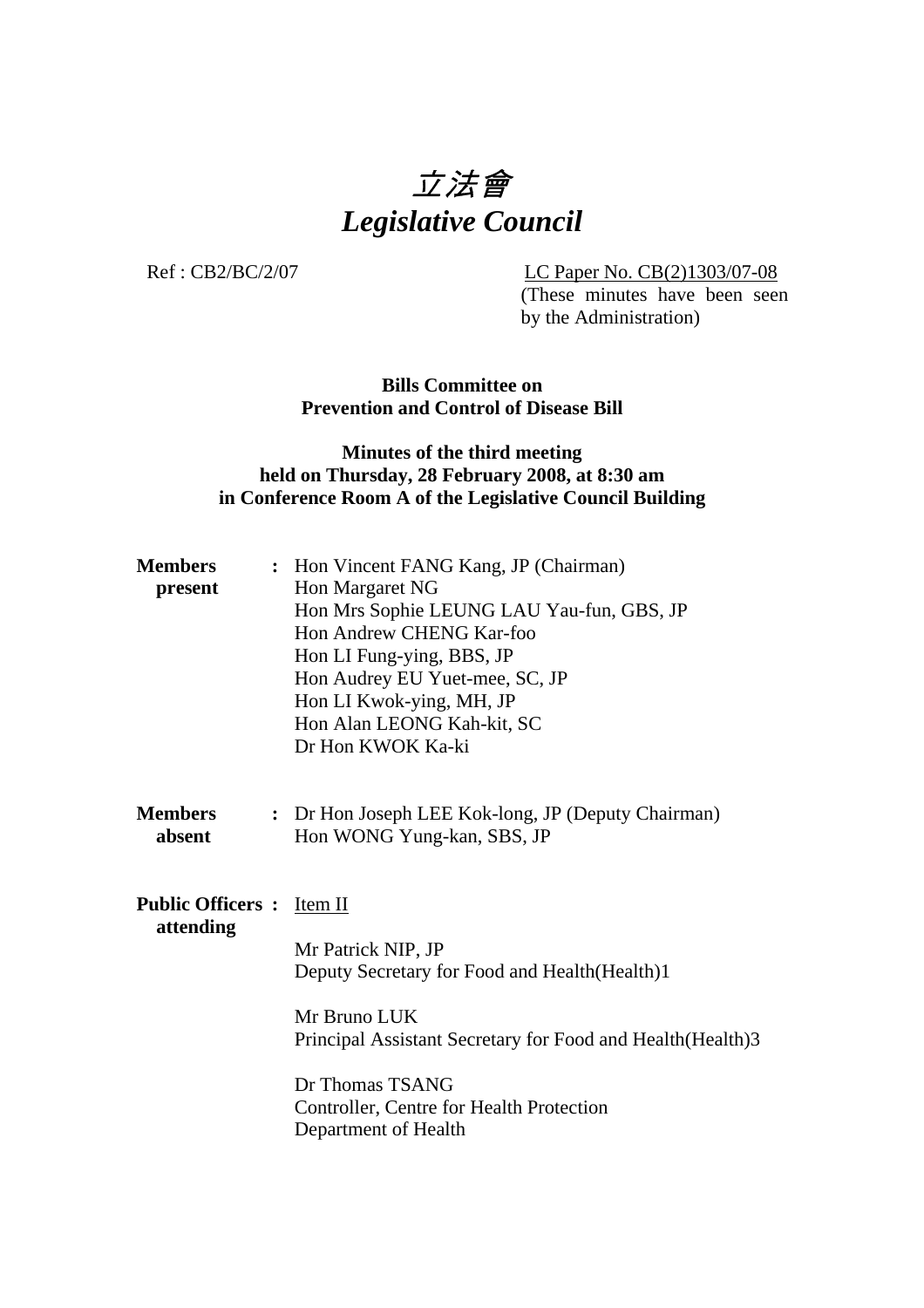|                               | $-2$ -                                                                              |
|-------------------------------|-------------------------------------------------------------------------------------|
|                               | Dr Sarah CHOI<br>Principal Medical and Health Officer(4)<br>Department of Health    |
|                               | Dr Henry KONG<br><b>Chief Port Health Officer</b><br>Department of Health           |
|                               | Mr Paul TSANG<br><b>Senior Assistant Solicitor General</b><br>Department of Justice |
|                               | Mr Allen LAI<br><b>Senior Government Counsel</b><br>Department of Justice           |
|                               | Miss Rebecca HO<br><b>Government Counsel</b><br>Department of Justice               |
|                               | Miss Angie LI<br><b>Government Counsel</b><br>Department of Justice                 |
| <b>Clerk in</b><br>attendance | : Miss Mary SO<br>Chief Council Secretary (2) 5                                     |
| Staff in<br>attendance        | : Mr Stephen LAM<br><b>Assistant Legal Adviser 4</b>                                |
|                               | Ms Janet SHUM<br>Senior Council Secretary (2)8                                      |
|                               | Ms Sandy HAU<br>Legislative Assistant (2) 5                                         |

#### Action

**I. Confirmation of minutes of meeting**   *(LC Paper No. CB(2)1169/07-08)* 

The minutes of meeting held on 1 February 2008 were confirmed.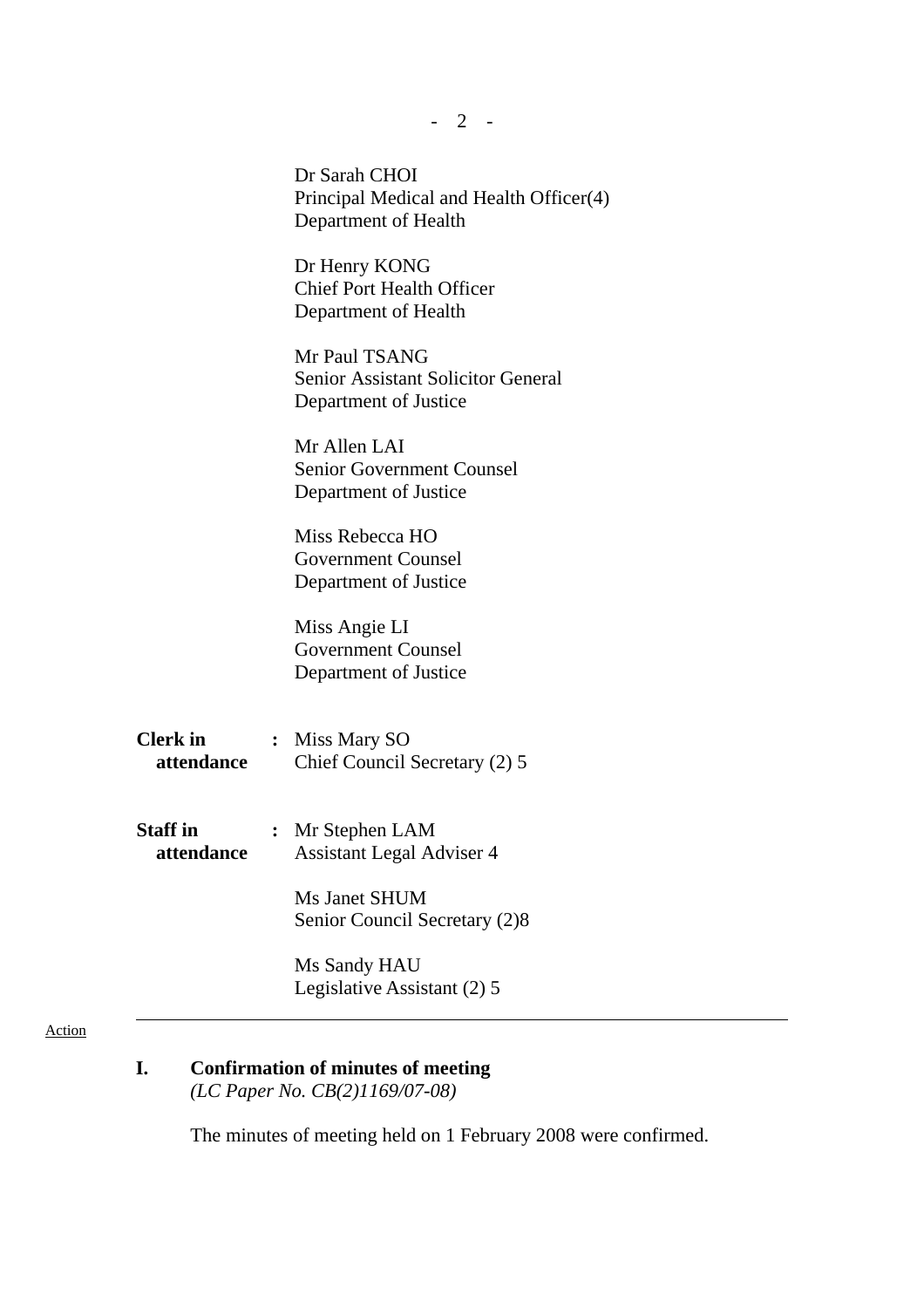# **II. Meeting with the Administration**

2. The Bills Committee deliberated (index of proceedings at **Annex**).

3. Ms Audrey EU requested the Administration to provide a paper setting out the circumstances under which the powers proposed in the Bill would be exercised and by which authorities. The Administration undertook to provide the paper.

 4. Dr KWOK Ka-ki noted that the Chief Executive (CE) in Council was proposed to make a public health emergency regulation on an occasion of public health emergency. Dr KWOK queried why the Director of Health was not specified in the Bill for the making of such regulation, as had been done in the United States.

5. The Administration explained that the reason for only empowering CE in Council to make a public health emergency regulation on an occasion of public health emergency was because the whole Government would need to be mobilised to combat and control the emergency situation and to which the Government would be held wholly accountable. Although the Director of Health was not mentioned in the making of a public health emergency regulation under clause 8, CE in Council would certainly seek the professional advice of the Director before deciding on making the regulation.

6. At the request of Mr Andrew CHENG, the Administration agreed to consider the following and revert in writing -

- (a) to define the term "requisition" in the Bill, so as to clearly reflect that the term embraced deprivation of and interference with property; and
- (b) to include a compensation scheme in a public health emergency regulation to be made under clause 8.

The Administration also agreed to consider providing in writing a framework of a public health emergency regulation to be made under clause 8.

7. At the request of Mr LI Kwok-ying, the Administration agreed to provide an explanation in writing on why the words "mail of any kind" referred to in paragraph (c) of the definition for the term "article" in clause 2 were placed outside the brackets of that paragraph.

### **III. Date of next meeting**

8. The Chairman reminded members that the next meeting had been scheduled for 11 March 2008 at 4:30 pm.

#### Action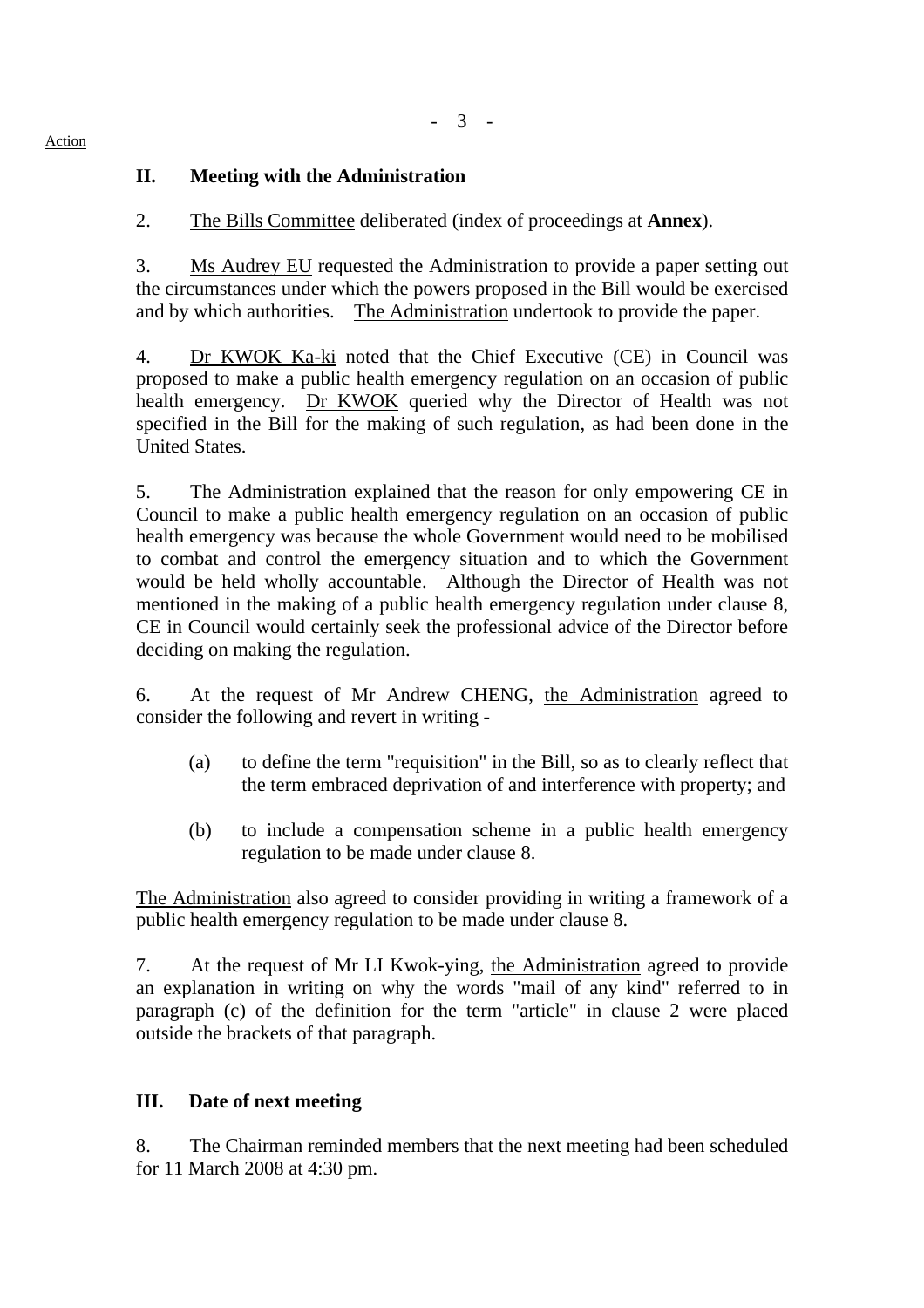- 4 -

#### Action

9. There being no other business, the meeting ended at 10:30 am.

Council Business Division 2 Legislative Council Secretariat 4 March 2008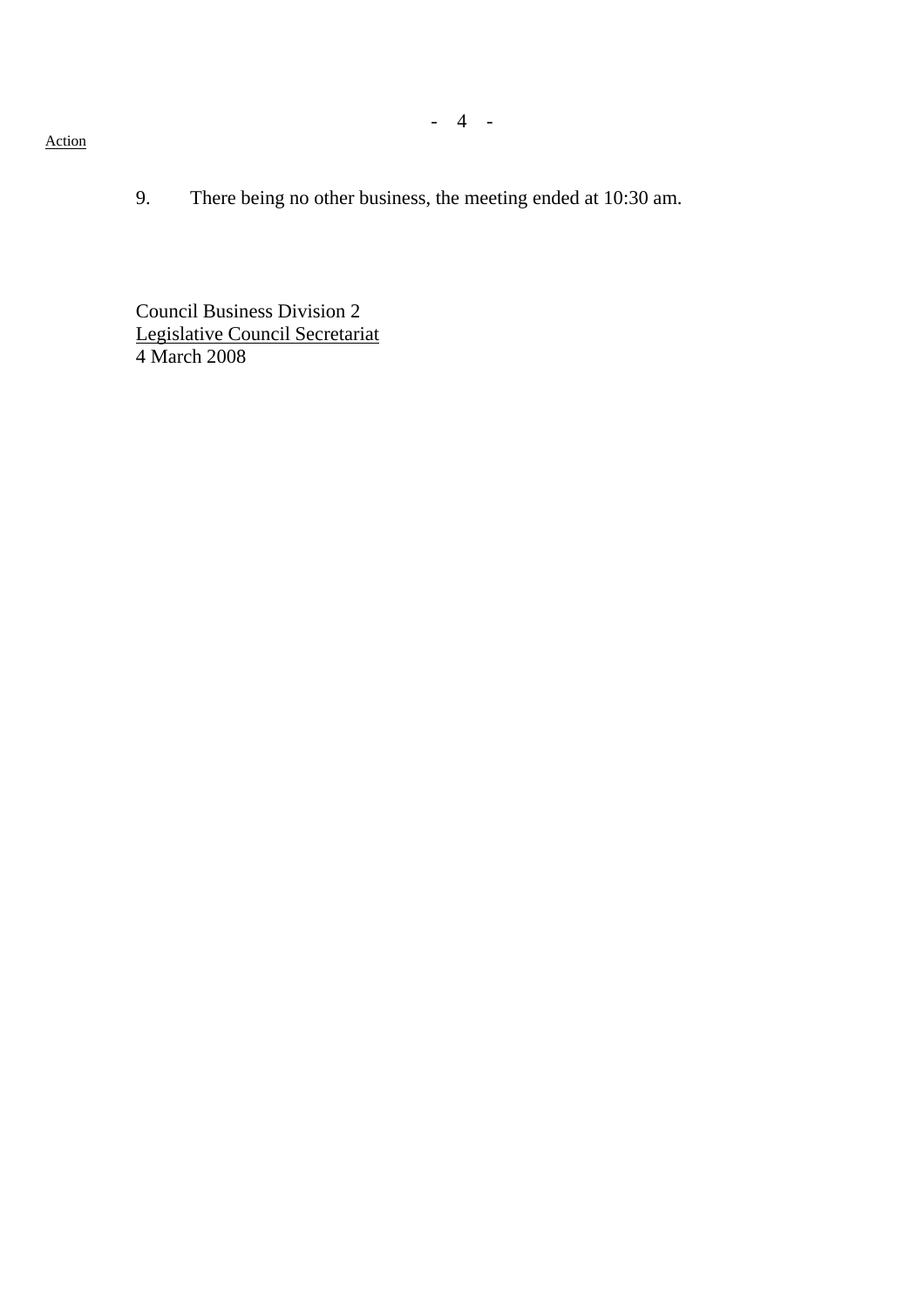## **Proceedings of the meeting of Bills Committee on Prevention and Control of Disease Bill on Thursday, 28 February 2008, at 8:30 am in Conference Room A of the Legislative Council Building**

| <b>Time marker</b> | <b>Speaker</b>                            | <b>Subject</b>                                                                                                                                                                                                                                                                                                                                                                                                                                                                                                                                                                                                                                                                                                                                                                                     | <b>Action</b><br>required                                                                                           |
|--------------------|-------------------------------------------|----------------------------------------------------------------------------------------------------------------------------------------------------------------------------------------------------------------------------------------------------------------------------------------------------------------------------------------------------------------------------------------------------------------------------------------------------------------------------------------------------------------------------------------------------------------------------------------------------------------------------------------------------------------------------------------------------------------------------------------------------------------------------------------------------|---------------------------------------------------------------------------------------------------------------------|
| $000000 - 000218$  | Chairman                                  | Confirmation of minutes of meeting held on 1 February 2008                                                                                                                                                                                                                                                                                                                                                                                                                                                                                                                                                                                                                                                                                                                                         |                                                                                                                     |
| 000219 - 000514    | Chairman                                  | Opening remarks                                                                                                                                                                                                                                                                                                                                                                                                                                                                                                                                                                                                                                                                                                                                                                                    |                                                                                                                     |
| 000515 - 000848    | Admin                                     | Introduction of the Administration's papers (LC Paper Nos.<br>CB(2)1170/0708 (01) to (04))                                                                                                                                                                                                                                                                                                                                                                                                                                                                                                                                                                                                                                                                                                         |                                                                                                                     |
| 000849 - 001627    | Ms Audrey EU<br>Admin<br>ALA4<br>Chairman | The Administration was requested to provide a paper setting out<br>the circumstances under which the powers proposed in the Bill<br>would be exercised and by which authorities                                                                                                                                                                                                                                                                                                                                                                                                                                                                                                                                                                                                                    | (Admin to<br>provide a<br>written<br>response)                                                                      |
| 001628 - 001746    | Mr LI Kwok-ying<br>Admin                  | Administrative means were in place to enable a health officer to<br>engage the assistance of other Government departments for the<br>prevention and control of infectious diseases                                                                                                                                                                                                                                                                                                                                                                                                                                                                                                                                                                                                                 |                                                                                                                     |
| 001747 - 003132    | Dr KWOK Ka-ki<br>Admin<br>ALA4            | The Chief Executive (CE) in Council should seek the<br>professional advice of the Director of Health in making a public<br>health emergency regulation under clause 8                                                                                                                                                                                                                                                                                                                                                                                                                                                                                                                                                                                                                              |                                                                                                                     |
|                    |                                           | Director of Health would be empowered under the public health<br>emergency regulation to appoint any unregistered but qualified<br>heath care personnel during an emergency                                                                                                                                                                                                                                                                                                                                                                                                                                                                                                                                                                                                                        |                                                                                                                     |
| 003133 - 003951    | Ms LI Fung-ying<br>Admin                  | Circumstances under which a state of public health emergency<br>would be made in Hong Kong<br>Concern about the lack of coordination between CE in Council,<br>the Department of Health and the Hospital Authority during a<br>public health emergency                                                                                                                                                                                                                                                                                                                                                                                                                                                                                                                                             |                                                                                                                     |
| 003952 - 013327    | Mr Andrew CHENG<br>Admin                  | Briefing by the Administration on LC Paper No. CB(2) 1170/<br>$07-08(02)$ concerning requisition of private properties in a<br>public health emergency and matters related to compensation<br>The Administration was requested -<br>to define the term "requisition" in the Bill, so as to clearly<br>(a)<br>reflect that the term embraced deprivation of and<br>interference with property;<br>to include a compensation scheme in a public health<br>(b)<br>emergency regulation to be made under clause 8; and<br>to provide the framework of a public health emergency<br>(c)<br>regulation to be made under clause 8<br>Views of the Hong Kong Bar Association and the Law Society<br>of Hong Kong should be sought on requisition of private<br>properties during a public health emergency | ✓<br>(Admin to<br>provide a<br>written<br>response)<br>(Clerk to write<br>to the two law<br>professional<br>bodies) |